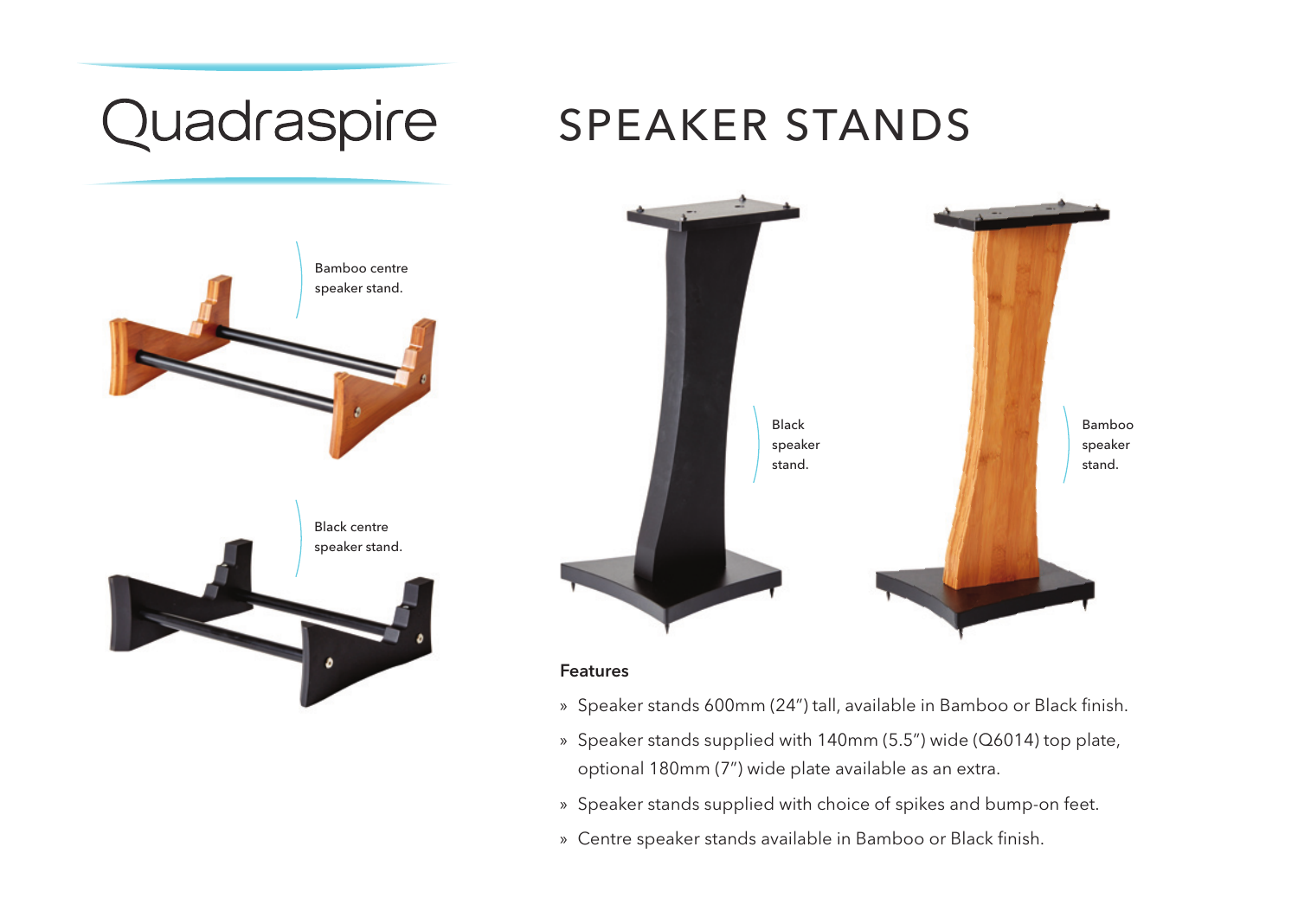CUSTOM RACKS



» We can design and make our racks to fit your particular requirements.

Examples of custom finishes





Walnut Natural Cherry White Oak

» To configure your rack use Product Builder on our website.

» Shelves available in Cherry, Oak, Maple, Wenger, Black or Bamboo. » Custom finishes available including Walnut, Natural Cherry & White Oak.

Examples of this include Q4LARGE, QAVM, QAV & QAVX. » Modular design for a variety of systems and upgrades.

» Columns available in different heights.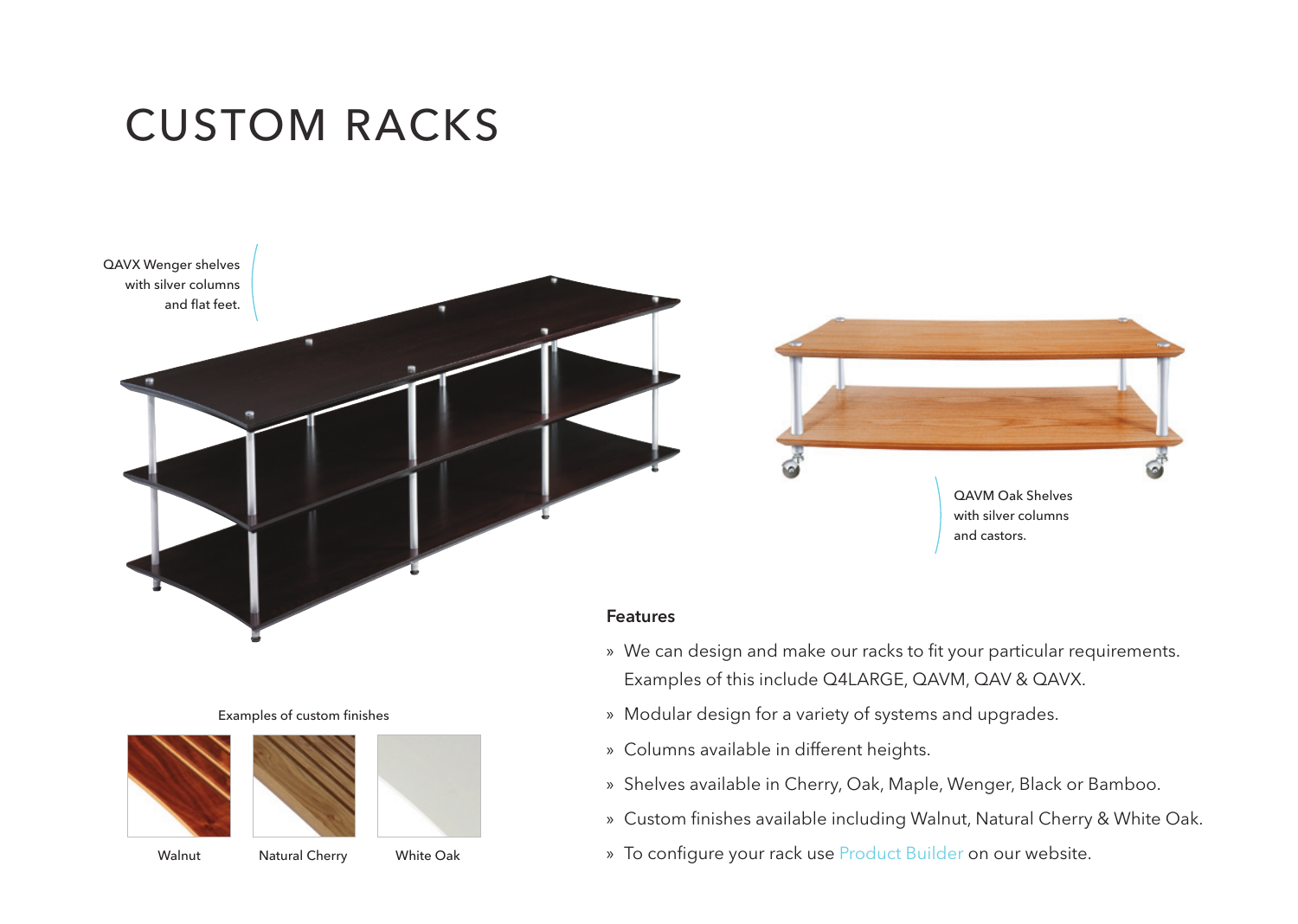## QUBE STORAGE CABINETS







### Features

- » Modular design for a variety of systems and software storage.
- » Available in Cherry, Oak, Maple, Wenger & Black.
- » Optional extras : Clear Sandblast doors.» » »

Adjustable flat feet.

» LP Qube holds up to140 LP's, CD Qube holds up to150 CD's or 60 Blu-ray/DVD's.